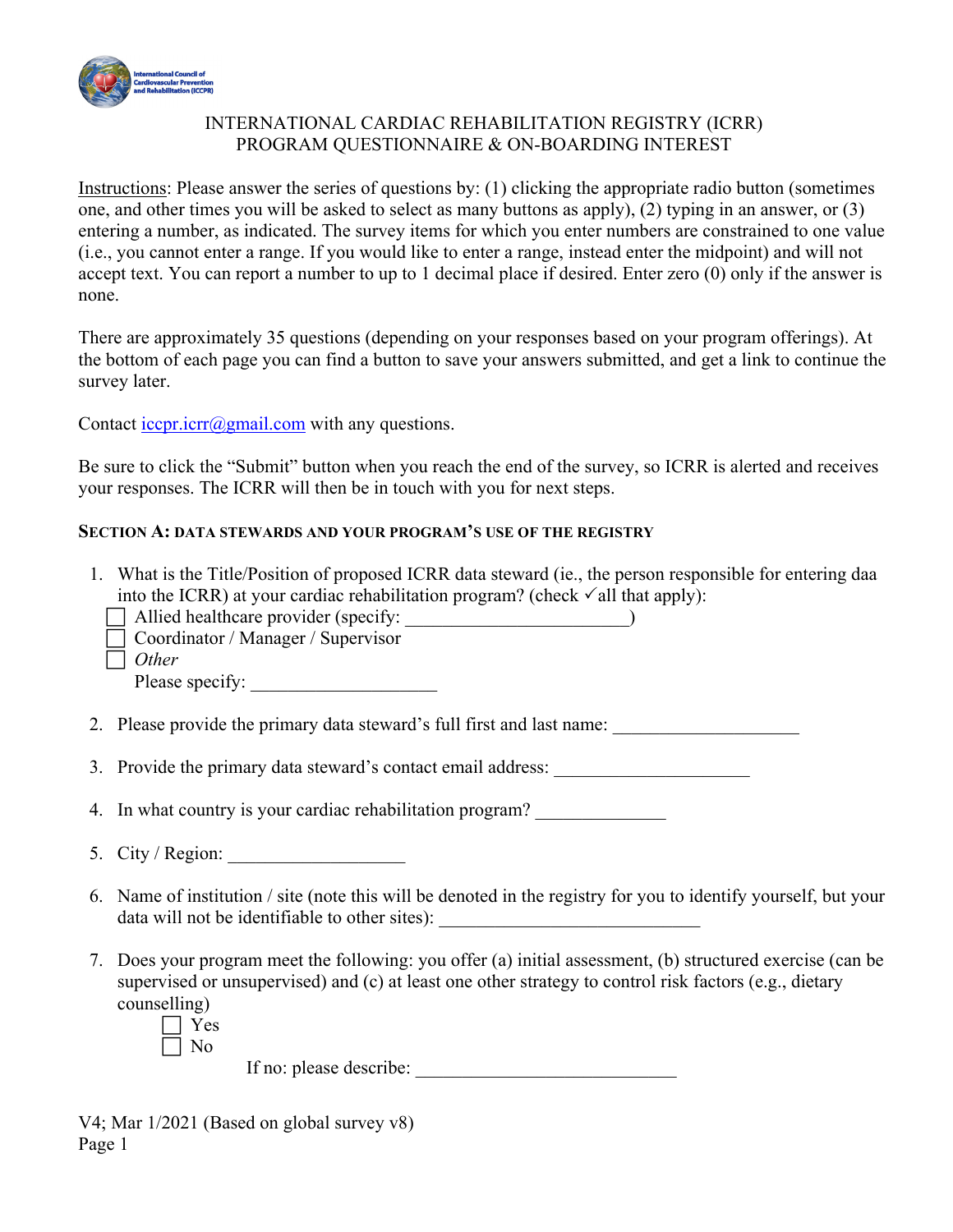

8. Do you agree to all the terms laid out in the "information for sites interested in joining the registry" on our website https://globalcardiacrehab.com/ICRR\_sites?

| $\Box$ Yes, all              |  |
|------------------------------|--|
| $\Box$ Most (please specify: |  |
| N <sub>0</sub>               |  |

- 9. DATA STEWARDS: it is preferred each site has 1, at maximum 2 data stewards responsible for data entry, for reasons of data consistency / quality. It is preferable that the data enterer(s) is involved in patient care, but not necessary (e.g., administrative staff and/or trainees may enter data as long as they have approvals to access patient data and they undergo ICRR training processes). Will your site have another data steward than you?
	- *Yes, and I know who it is*
	- $\Box$  Maybe, I will let you know, or yes but I will get you their contact information later
	- $\Box$  No

If *yes and I know who*:

9.a. Please provide their full first and last name(s):

9.b. Provide their contact email address(es):

9.c. What is their title/role at your cardiac rehabilitation program? (check all that apply):

- $\Box$  Allied healthcare provider (specify:  $\Box$ Coordinator / Manager / Supervisor
- *Other* 
	- Please specify \_\_\_\_\_\_\_\_\_\_\_\_\_\_\_\_\_\_\_\_\_\_\_\_\_\_\_\_\_\_\_\_\_\_\_\_\_\_\_\_\_\_\_\_\_\_\_\_\_\_
- 10. Does your site have a medical lead? And if yes, is the medical lead supportive of your program's participation in the ICRR?

 $\Box$  Yes, we have a medical lead, and they are willing to champion our participation in the registry.

- If selected specify first and last name:
- email address:
- Yes, and I am the medical lead
- $\Box$  Yes we have a medical lead, but this person is too busy to champion our efforts
- No, we do not have a medical lead
- 11. Will your site be collecting patient-reported data as well as program-reported (see
	- https://globalcardiacrehab.com/International-CR-Registry-(ICRR) for list of variables)?
		- $\Box$  *Yes*, we will be applying to ethics to collect patient-reported data where possible (ICRR will be in touch with the protocol etc to support you)
		- No

We need to figure that out yet. Will discuss with you

11.a. if Yes (check all that apply),

 $\Box$  We hope to collect this electronically in willing patients with sufficient Englishlanguage ability and who have the technology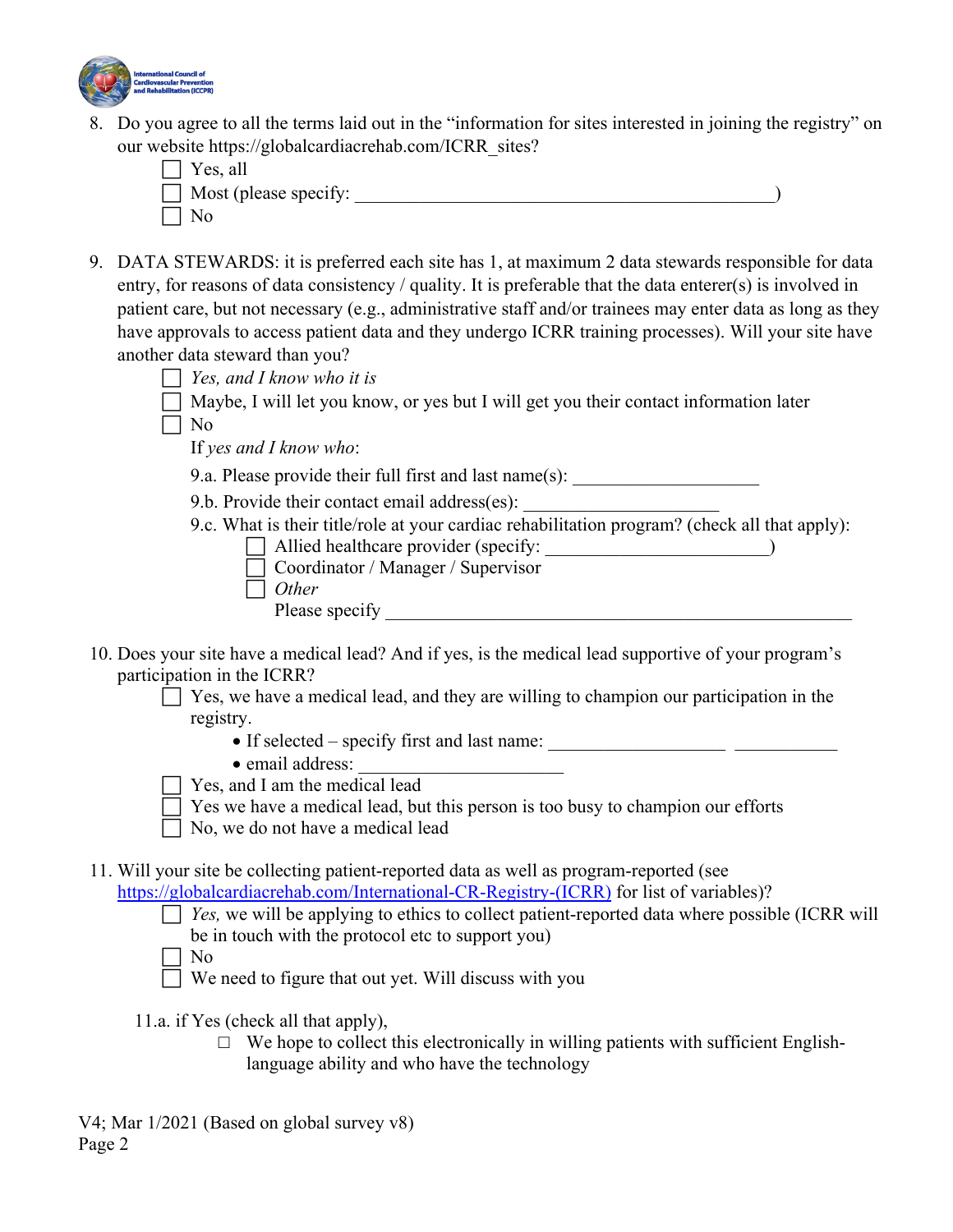

- $\Box$  We will print out the questions and ask the patients to fill it out if they are willing (and if they don't have the technology; note: ICRR will provide the forms) and will call them each year
- $\Box$  We will administer this via interview by staff if necessary, to the patient pre and postprogram as well as each year (please have staff call patients who dropout to ask them the questions at follow-up) and enter responses into the registry manually (note: ICRR will provide the forms)

12. Would your site like to explore electronic automatic upload of some of your program-reported variables to the registry? (ICRR has covered the cost of this centrally)

- □ Yes
- □ No

13.The registry has in-built feedback functionality for programs (dashboards) and patients. Is your site interested in applying for ethics approval to also share with patients a lay summary (currently only available in English) of their progress post-program, based on their contributed data? You can find the template here: https://globalcardiacrehab.com/ICRR-for-Patients

 $\Box$  Yes, we will explore this (if yes, we will be in touch to ask if you would like to include your institutional logo and program email in the proforma).

□ No

## **SECTION B: GENERAL PROGRAM INFORMATION**

14 In what type of institution is your program delivered? (i.e., where are the staff offices and where do patients receive care; check all that apply)

 $\Box$  It is in a referral centre/ quarternary / tertiary facility and / or academic centre

 $\Box$  It is in a private hospital

It is in a community hospital

It is in a clinical setting outside a hospital

 $\exists$  It is in a community centre

Remote / virtual sessions (i.e., patients are not only exercising at home between sessions, but also

contact with program staff for sessions happens remotely)

*Other* 

Please specify where your cardiac rehabilitation is located

14.a. *If one of the first 3 options above is checked*: Does your program track referrals of all indicated inpatients?

 Yes  $\Box$  No

Not applicable (no inpatients at our institution)

15. For patients referred following a cardiac hospitalization, on average how many weeks after discharge does a patient start your program? (i.e., initial assessment appointment)(Please enter a numeric value in the field)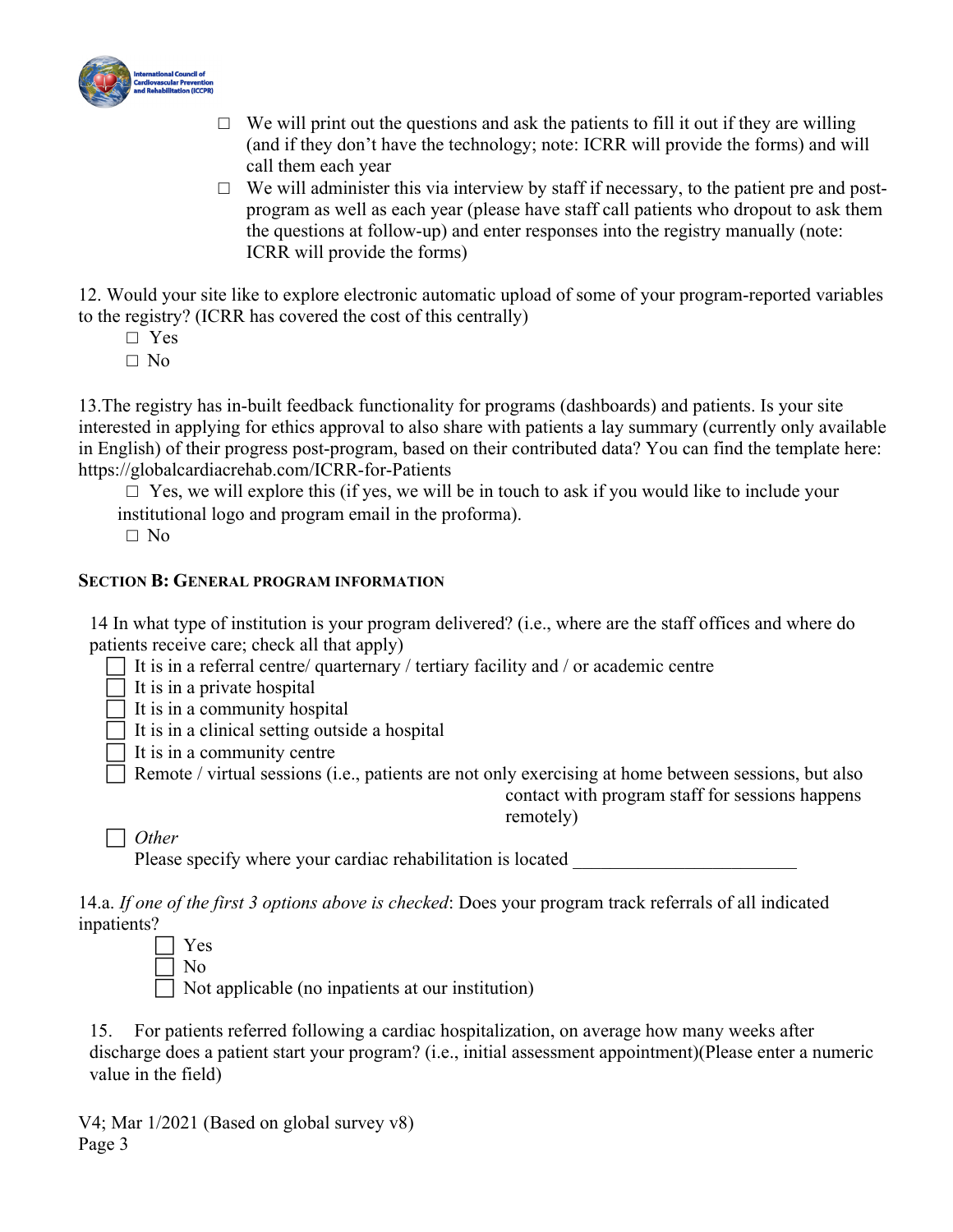

#### \_\_\_\_\_\_\_\_\_\_ **weeks for surgical patients (a.)**  weeks for other patients (b.) Or  $\Box$  I do not know

 16. Does your program have a waiting list for patients to start the program due to lack of capacity to intake new patients? (please check one box)

 *yes*  no actually we have excess capacity, but not enough patients are referred

17. How many unique patients do you treat per month? (this will help us estimate the number of patients you may be entering into the registry)

\_\_\_\_\_\_\_\_\_\_\_\_\_\_\_\_\_ patients/month 18. Who pays for cardiac rehabilitation? (Check all that apply) Social security / government  $\Box$  Hospital or clinical center where the cardiac rehab service is based *Patient* Private health insurance *Other (e.g., donations, Foundation, grants)*  Please specify

18.a. *If patients pay*: What is the average **percent** of the total program cost that patients pay, if they complete the program? (Please enter a numeric value only in the field)

 $_{\%}$ 

 18.b. What is the out-of-pocket cost to patients to participate in the sessions, if they complete the program? (Note: Please enter a numeric value in the currency of your country; do not consider transportation or parking)

Amount

**\_\_\_\_\_\_\_\_\_\_\_\_\_\_\_\_\_\_\_\_\_\_\_\_** 

# **SECTION C: STAFFING & COMPONENTS OF YOUR CARDIAC REHABILITATION PROGRAM**

19. Is each patient stratified according to their level of risk?

- □ Yes
- □ No
- 20. Who has overall responsibility for cardiac rehabilitation at your program? (Please check one box) Cardiologist

 $\Box$  Physician specialist in internal medicine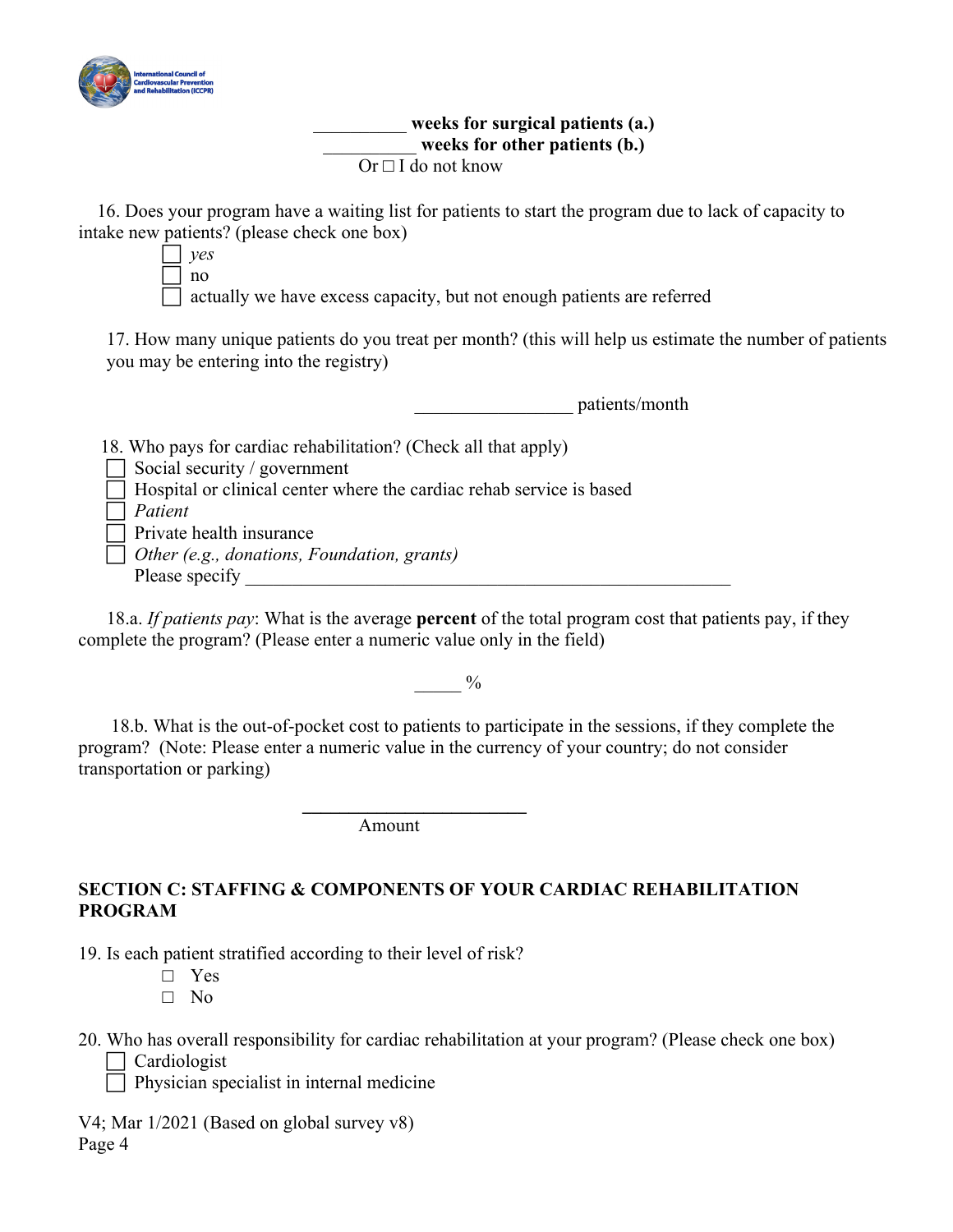| <b>International Council o</b><br>ardiovascular Preventio<br>nd Rehabilitation (ICCPR |
|---------------------------------------------------------------------------------------|
| Physical medicine and rehabilitation (physiatrist) or sports medicine                 |
| Generalist physician                                                                  |
| Physician, other specialty                                                            |
| If you selected "Physician, other specialty", please specify the specialty here       |
| Nurse                                                                                 |
| Exercise physiologist                                                                 |
| Physiotherapist                                                                       |
| Other                                                                                 |
| If you checked "other", please specify the heath profession here                      |

21. Which types of personnel are part of your cardiovascular rehabilitation (CR) team? If they are part of your team, do they work in Cardiac Rehabilitation only, or do they have other department obligations? (Check one box in each row):

| Yes-Only CR | Yes-Partial | N <sub>o</sub> |
|-------------|-------------|----------------|
|             |             |                |
|             |             |                |
|             |             |                |
|             |             |                |
|             |             |                |
|             |             |                |
|             |             |                |
|             |             |                |
|             |             |                |
|             |             |                |
|             |             |                |
|             |             |                |
|             |             |                |

|        | V4; Mar 1/2021 (Based on global survey v8) |  |  |
|--------|--------------------------------------------|--|--|
| Page 5 |                                            |  |  |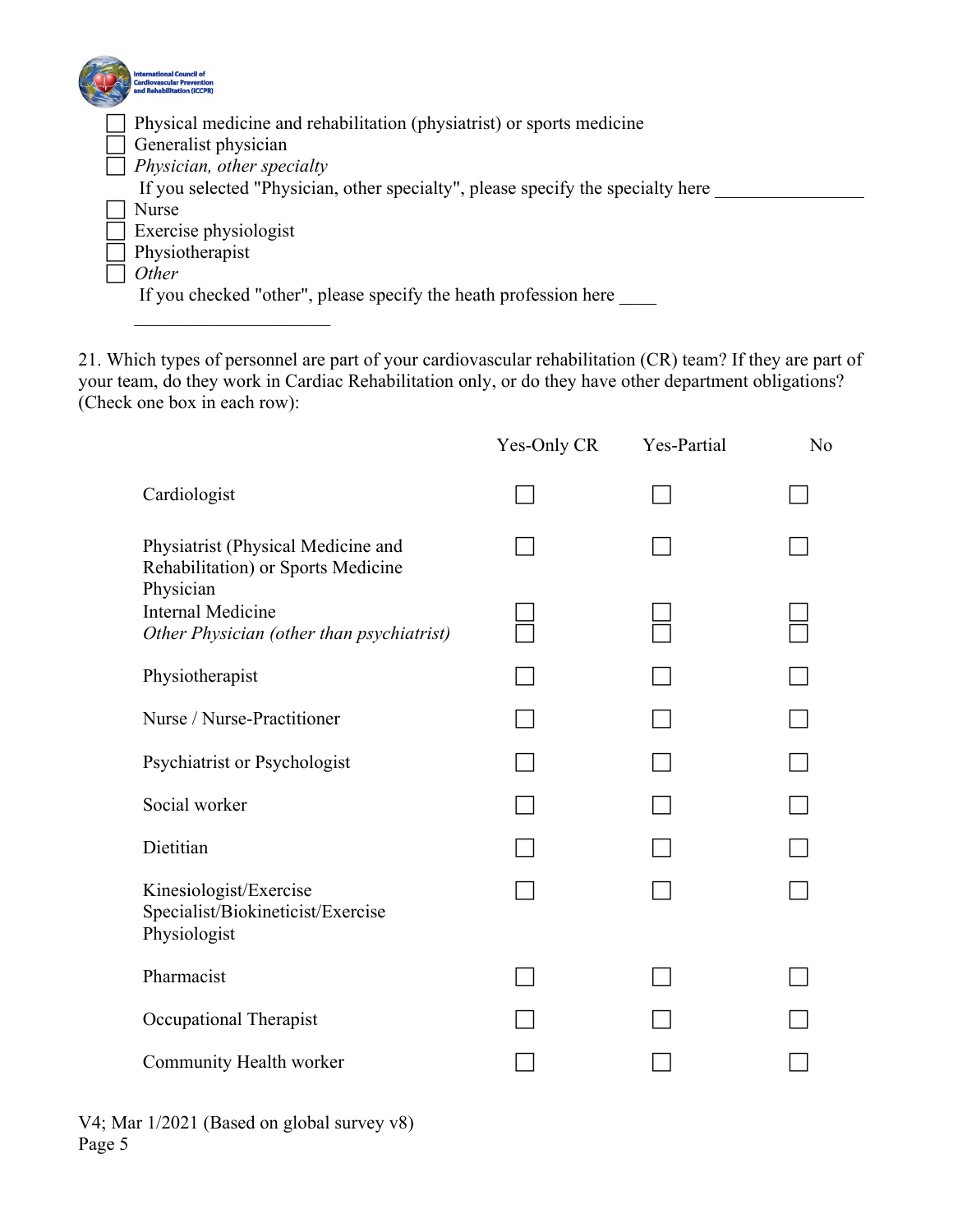| <b>International Council of</b><br><b>Cardiovascular Prevention</b><br>and Rehabilitation (ICCPR)                 |  |  |
|-------------------------------------------------------------------------------------------------------------------|--|--|
| Administrative assistant/ Secretary                                                                               |  |  |
| <i>Other</i>                                                                                                      |  |  |
| Please specify what kind of other physician<br>Please specify which other type of personnel are part of your team |  |  |

22. Do all your clinical staff supervising patients during exercise sessions have cardiopulmonary resuscitation (CPR) training / certification?

| Y es   |
|--------|
| Mostly |
| N٥     |

23. Does your program have a policy in place for cardiac emergencies and mock code blues?

24. In the registry you will be providing METs for patients pre and post-program. What is the most common means by which you assess functional capacity at your program?

- $\Box$  Graded exercise stress test (check one of the two top boxes, and one of the 2 bottom boxes)
	- o (if yes) mostly on a treadmill
	- o Mostly on a cycle ergometer
	- o AND (if yes) oxygen consumption is directly measured
	- o No gas analysis
- $\Box$  6-minute walk test
- $\Box$  Incremental shuttle walk test
- □ Duke Activity Status Index
- □ Other (please specify: \_\_\_\_\_\_\_\_\_\_\_\_\_\_\_\_\_\_\_\_\_\_\_\_\_\_\_\_\_\_\_\_\_\_\_\_\_\_)

25. In your program, do you assess the following risk factors? (Please check one box per row)

|                                                 | Yes | No |
|-------------------------------------------------|-----|----|
| Time spent being sedentary                      |     |    |
| Physical activity                               |     |    |
| Poor diet                                       |     |    |
| Tobacco use                                     |     |    |
| Harmful use of alcohol                          |     |    |
| Blood pressure                                  |     |    |
| Body composition (e.g., BMI, waist)             |     |    |
| Lipids                                          |     |    |
| HbA1c or blood glucose                          |     |    |
| Sleep apnea                                     |     |    |
| Depression                                      |     |    |
| Other psychosocial (e.g., anxiety, stress,      |     |    |
| hostility, support, sleep quality)              |     |    |
| Erectile dysfunction / sexual function          |     |    |
| V4; Mar $1/2021$ (Based on global survey $v8$ ) |     |    |

Page 6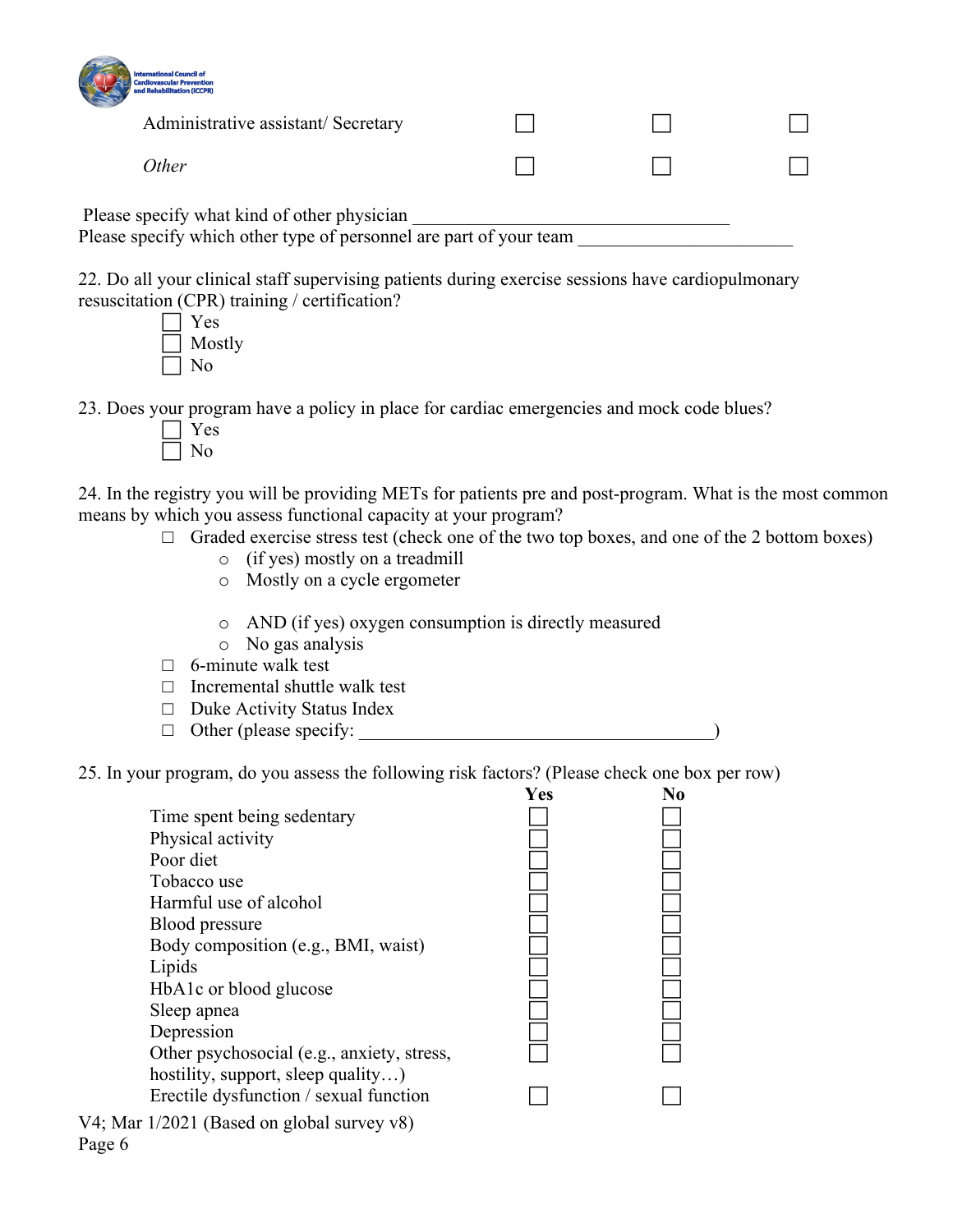

*Other factor(s)* □ Please specify which other factor(s) you assess in your program

26. Are the following elements of cardiac rehabilitation are provided in your program? (check one box per row)

|                                                           | Yes | N <sub>0</sub> | We have a<br>relationship<br>with an<br>external<br>party to<br>deliver this<br>element |
|-----------------------------------------------------------|-----|----------------|-----------------------------------------------------------------------------------------|
| Initial assessment                                        |     |                |                                                                                         |
| Risk stratification                                       |     |                |                                                                                         |
| Exercise prescription                                     |     |                |                                                                                         |
| Supervised exercise training                              |     |                |                                                                                         |
| Resistance training                                       |     |                |                                                                                         |
| Patient education                                         |     |                |                                                                                         |
| Prescription and/or titration of secondary prevention     |     |                |                                                                                         |
| medications                                               |     |                |                                                                                         |
| Nutrition counseling                                      |     |                |                                                                                         |
| Stress management / Relaxation techniques                 |     |                |                                                                                         |
| Psychological counseling (where applicable)               |     |                |                                                                                         |
| Tobacco cessation sessions/classes                        |     |                |                                                                                         |
| Sexual counselling                                        |     |                |                                                                                         |
| Vocational counseling / support for return-to-work        |     |                |                                                                                         |
| Alternative forms of exercise (eg., yoga, dance, tai chi, |     |                |                                                                                         |
| virtual reality/exergames)                                |     |                |                                                                                         |
| Women-only or focused classes                             |     |                |                                                                                         |
| Inclusion of family / informal caregivers                 |     |                |                                                                                         |
| End of program re-assessment                              |     |                |                                                                                         |
| Communication of patient assessment results with their    |     |                |                                                                                         |
| primary care provider                                     |     |                |                                                                                         |
| Maintenance program<br>Other                              |     |                |                                                                                         |
|                                                           |     |                |                                                                                         |

If applicable, please specify what other alternative forms of exercise are offered in your program

If applicable, please specify what other components of cardiac rehabilitation are provided in your program

| 27. |                                                    |  |  |  | How many education sessions are provided to each patient in your program? (Please enter a numeric |
|-----|----------------------------------------------------|--|--|--|---------------------------------------------------------------------------------------------------|
|     | value; enter zero if you do not provide education) |  |  |  |                                                                                                   |

\_\_\_\_\_\_\_\_\_\_ **sessions**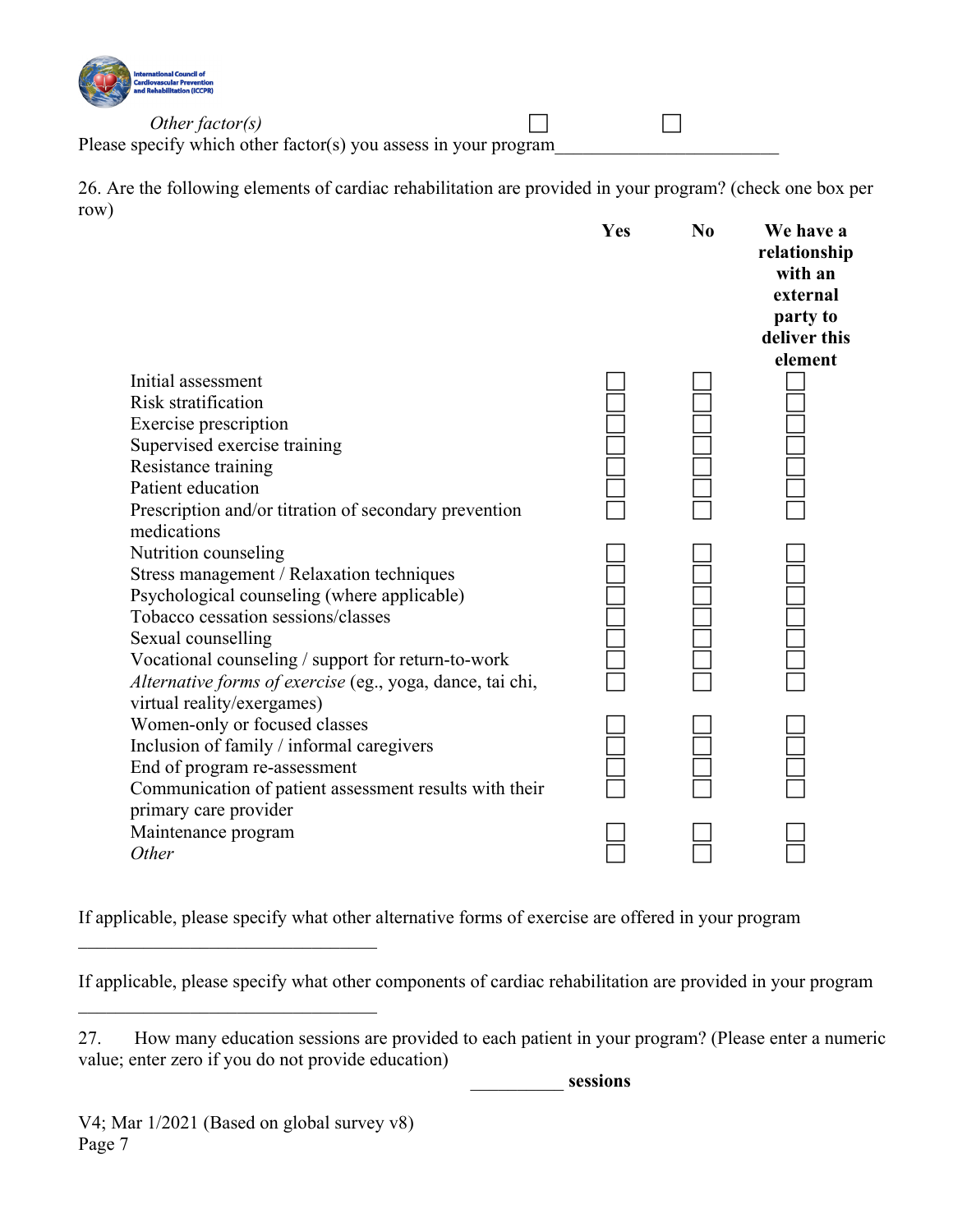

28. Does your site offer a supervised on-site (clinical setting) Cardiac Rehabilitation program?

 *Yes*  No *(if selected, skips to Section E)*

# **SECTION D: About Your Supervised On-Site Program**

29. What is the standard duration of the on-site cardiac rehabilitation program that you provide to patients? (Please enter a numeric value.)

\_\_\_\_\_\_\_\_\_\_ **weeks**

30. On average, for how many sessions does each patient come on-site each week? (i.e., frequency; do not report how many sessions your program runs in a week. Note: if you run a residential program, leave this question blank)

\_\_\_\_\_\_\_\_\_\_ **sessions per week** 

31. Does the supervised program offer telemetry or another method of monitoring patients' clinical status while exercising? (check all that apply)

 $\Box$  Yes, telemetry *Yes, other method of monitoring* None

If applicable, please specify what other method of monitoring is used in your program:

# **SECTION E- ALTERNATIVE MODELS OF CARDIAC REHABILITATION DELIVERY**

32. Does your cardiac rehabilitation program offer alternative models of program delivery than an onsite (clinical setting) program?

*Yes* 

No *(if no, this ends survey)*

32.a. **If yes**, please specify (check all that apply):

*Home-based* (includes web or smartphone-based)

- Community-based
- *Hybrid of supervised on-site with home or community-based*
	- Please describe the nature of your hybrid model:

*Other* 

Please, specify what other alternative model is offered: